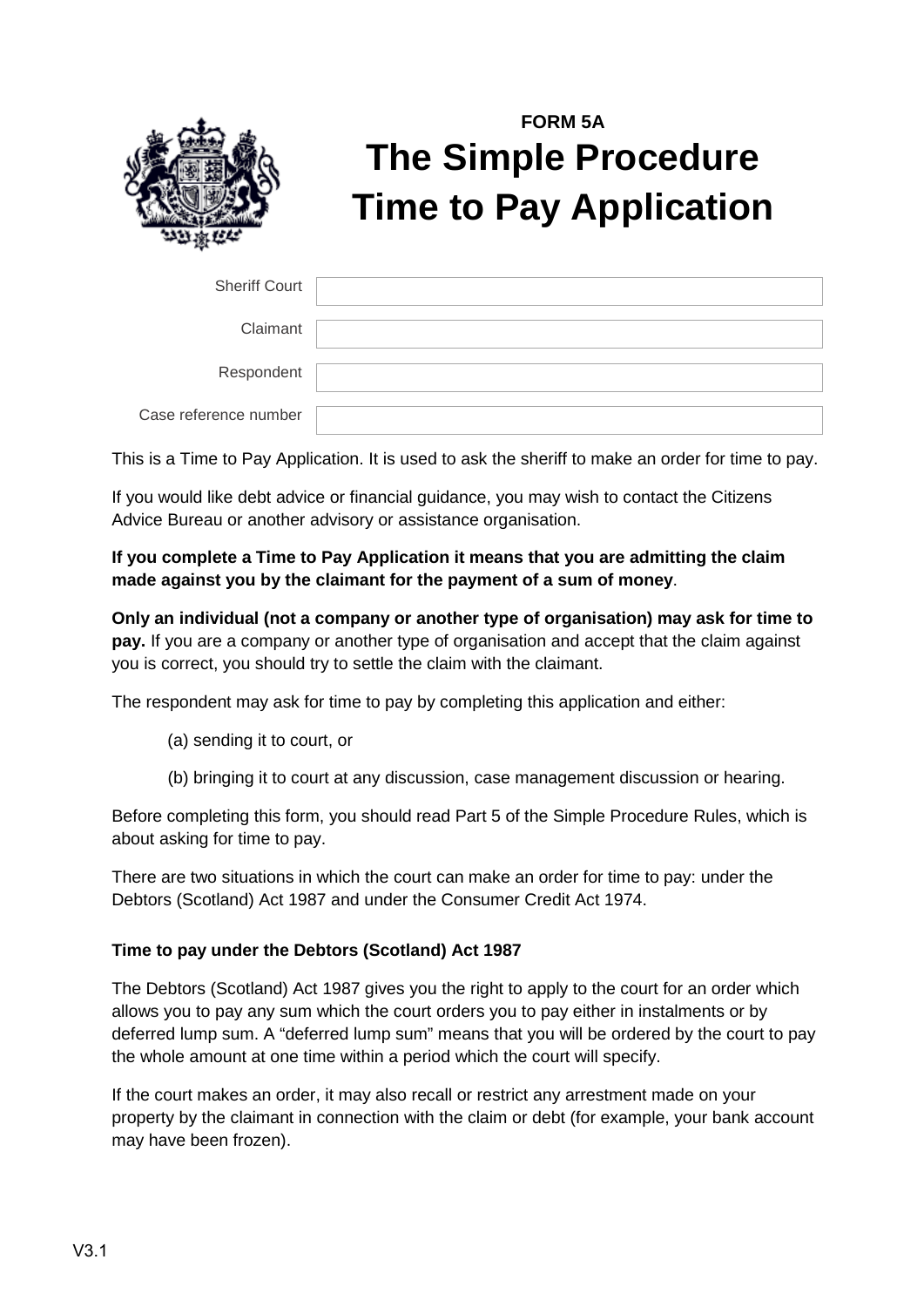If an order is made, a copy of the Decision Form will be sent to you telling you when payment should start or when it is you have to pay the lump sum.

If an order is not made, and an order for immediate payment is made against you, a Charge may be served on you if you do not pay.

Under the Debtors (Scotland) Act 1987, the court is required to make an order if satisfied that it is reasonable in the circumstances to do so, and having regard in particular to the following matters:

- − the nature of and reasons for the debt in relation to which the order is requested,
- − any action taken by the creditor to assist the debtor in paying the debt,
- − the debtor's financial position,
- − the reasonableness of any proposal by the debtor to pay that debt,
- − the reasonableness of any refusal or objection by the creditor to any proposal or offer by the debtor to pay the debt.

# **Time to pay under the Consumer Credit Act 1974**

The Consumer Credit Act 1974 allows you to apply to the court for an order asking the court to give you more time to pay a loan agreement. This order can only be applied for where the claim is about a credit agreement regulated by the Consumer Credit Act 1974. The court has power to make an order in respect of a regulated agreement to reschedule payment of the sum owed. This means that an order can change:

- − the amount you have to pay each month,
- − how long the loan will last,
- − in some cases, the interest rate payable.

An order can also stop the creditor taking away any item bought by you on hire purchase or conditional sale under the regulated agreement, so long as you continue to pay the instalments agreed.

# **A. ABOUT YOU**

| A1. What is your full name?                         |  |  |  |
|-----------------------------------------------------|--|--|--|
| Name                                                |  |  |  |
| Middle name                                         |  |  |  |
| Surname                                             |  |  |  |
| Trading name or representative<br>capacity (if any) |  |  |  |
| Date of application                                 |  |  |  |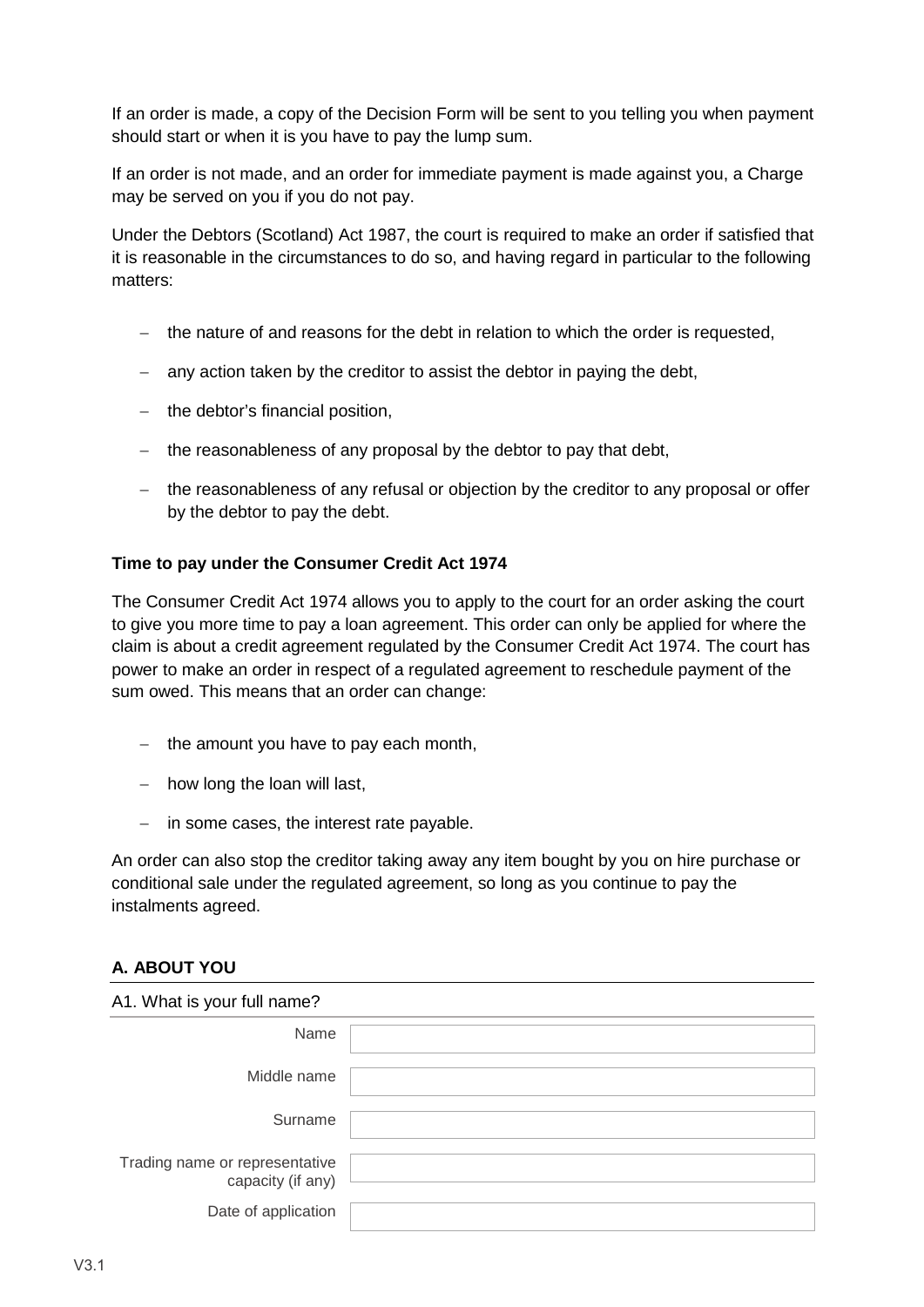#### A2. What are your contact details?

| Address       |  |
|---------------|--|
| City          |  |
| Postcode      |  |
| Email address |  |

#### A3. How would you prefer the court and the claimant to contact you?

|  | By post |
|--|---------|
|  |         |

**Online** 

# **B. ABOUT YOUR REPRESENTATION**

ⓘ Set out information about how you will be represented.

## B1. How will you be represented during this case?

⃣ I will represent myself

I will be represented by a solicitor

I will be represented by a non-solicitor (e.g. a family member, friend, or someone from an advice or advocacy organisation)

#### B2. Who is your representative?

ⓘ If a family member or friend, give their full name. If someone from an advice or advocacy organisation, also give the name of that organisation.

| Name                     |  |
|--------------------------|--|
| Surname                  |  |
| Organisation / firm name |  |

#### B3. What are the contact details of your representative?

ⓘ If your representative works for a solicitors' firm or an advice or advocacy organisation, give the address of that firm or organisation.

| Address       |  |
|---------------|--|
| City          |  |
| Postcode      |  |
| Email address |  |

#### B4. Would you like us to contact you through your representative?

ⓘ If you select 'yes', then the court will send orders in this case to your representative.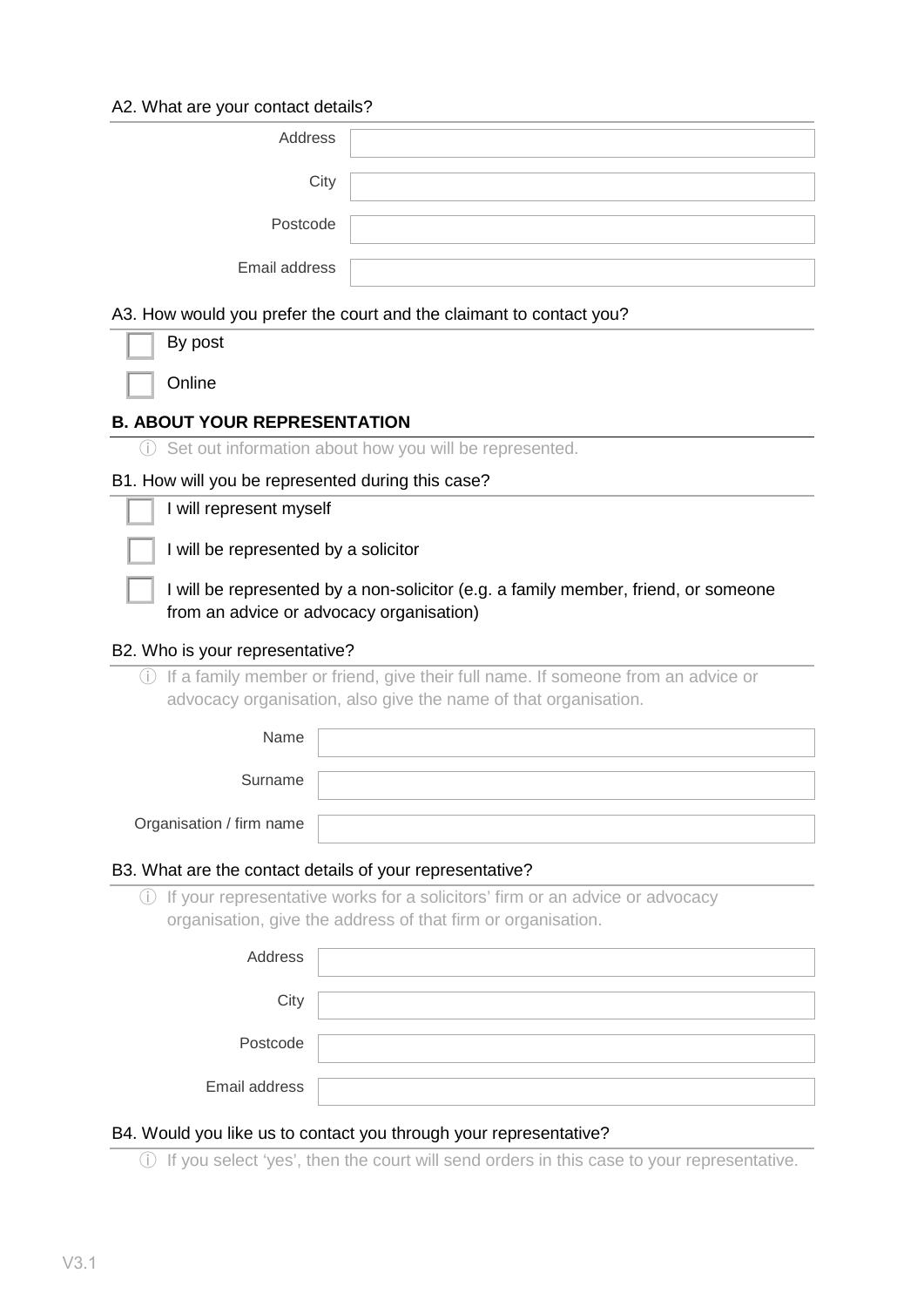|--|

⃣ No

## B5. How would your representative prefer the court to contact them?

|  | By post |
|--|---------|
|  |         |

**Online** 

# **C. ABOUT YOUR APPLICATION**

ⓘ Set out how you think that you are able to pay the claimant the sum of money owed.

# C1. I **admit the claim** for a sum of money and would like to apply to pay the sum as follows:

| By instalments of:      | £0.00 | per         | w/f/m |
|-------------------------|-------|-------------|-------|
| In one lump sum within: |       | from today. |       |

# C2. How did you get into this debt?

ⓘ Set out the reasons for you getting into this debt.

# C3. Why should the court give you time to pay?

ⓘ Set out the reasons why the court should give you time to pay.

## C4. Why is the payment offer you have made reasonable?

ⓘ Set out any information which explains why the offer you have made is a reasonable one (i.e. why you can afford that offer but not a higher one).

## C5. Are you applying to have an arrestment recalled or restricted?

ⓘ When making an order the court may recall or restrict an arrestment (i.e. unfreeze your bank account if it has been frozen).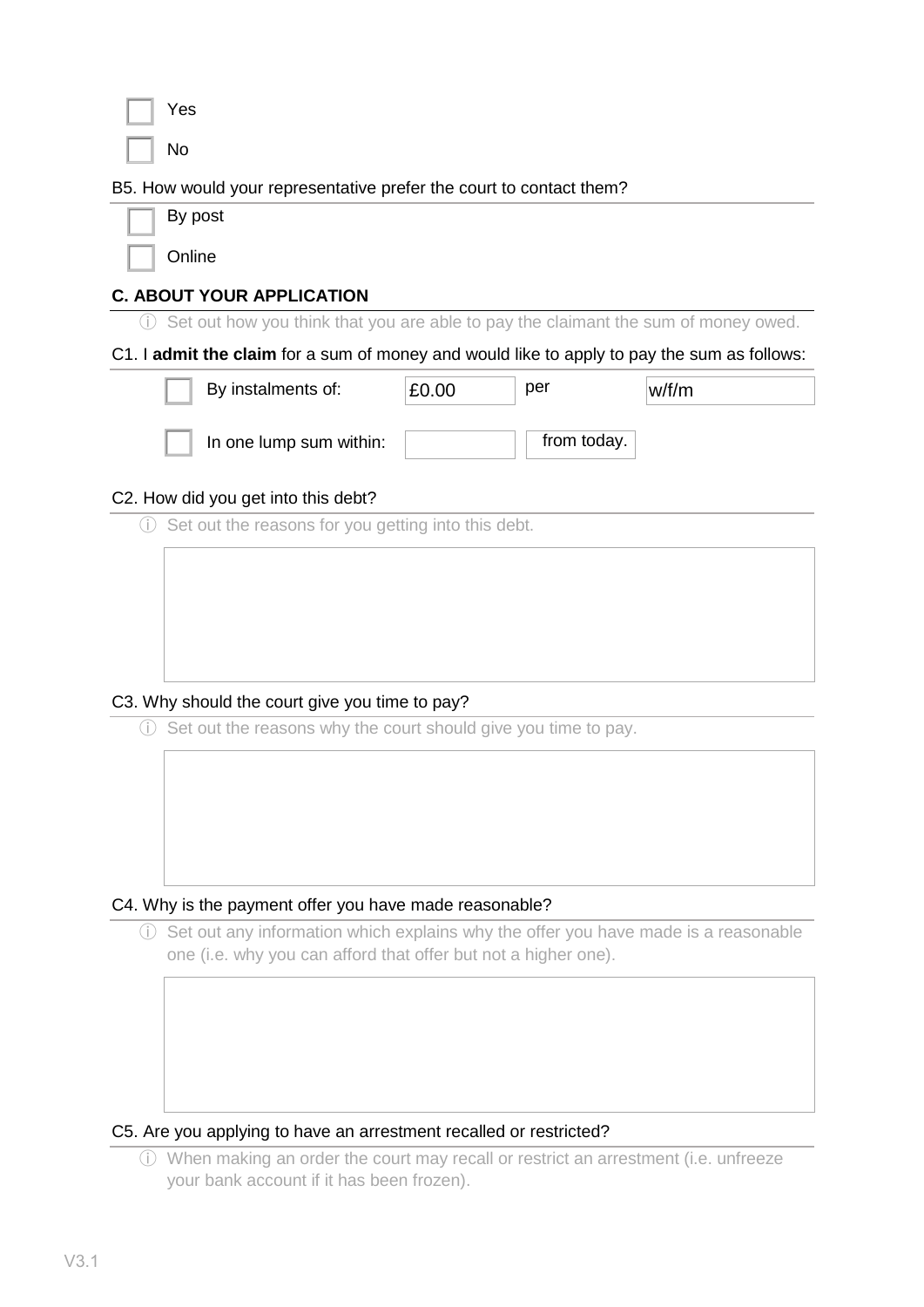|         | Yes (explain below)                                                                                                                                                                             |
|---------|-------------------------------------------------------------------------------------------------------------------------------------------------------------------------------------------------|
|         | <b>No</b>                                                                                                                                                                                       |
|         | Set out the details of the arrestment, including the date on which it occurred.                                                                                                                 |
|         |                                                                                                                                                                                                 |
|         |                                                                                                                                                                                                 |
|         |                                                                                                                                                                                                 |
|         |                                                                                                                                                                                                 |
|         |                                                                                                                                                                                                 |
| orders? | C6. If this claim relates to a consumer credit agreement, are you applying for additional                                                                                                       |
| (i)     | When making an order for time to pay in relation to a consumer credit agreement the<br>court has power to reschedule payment of the sum of money owed. This means that<br>the court can change: |
|         | the amount you have to pay each month,                                                                                                                                                          |
|         | how long the loan will last,                                                                                                                                                                    |
|         | in some cases, the interest rate payable.                                                                                                                                                       |
|         | Yes (explain below)                                                                                                                                                                             |

- ⓘ Set out the details of the orders sought, including why those orders are sought.
- ⓘ If you have a copy of the agreement, please send a copy of it with this application.

# **D. ABOUT YOUR FINANCES**

ⓘ To help the court decide whether to make an order and what that order should be, please provide some details of your financial situation.

# D1. What is your employment situation?

| Employed      |
|---------------|
| Self-employed |

**Unemployed** 

# D2. What are your outgoings?

ⓘ Set out any regular payments you have to make and whether these are made weekly, fortnightly or monthly.

Rent or mortgage  $\boxed{\mathbf{E}$ <sub>...</sub>

each week/fortnight/month